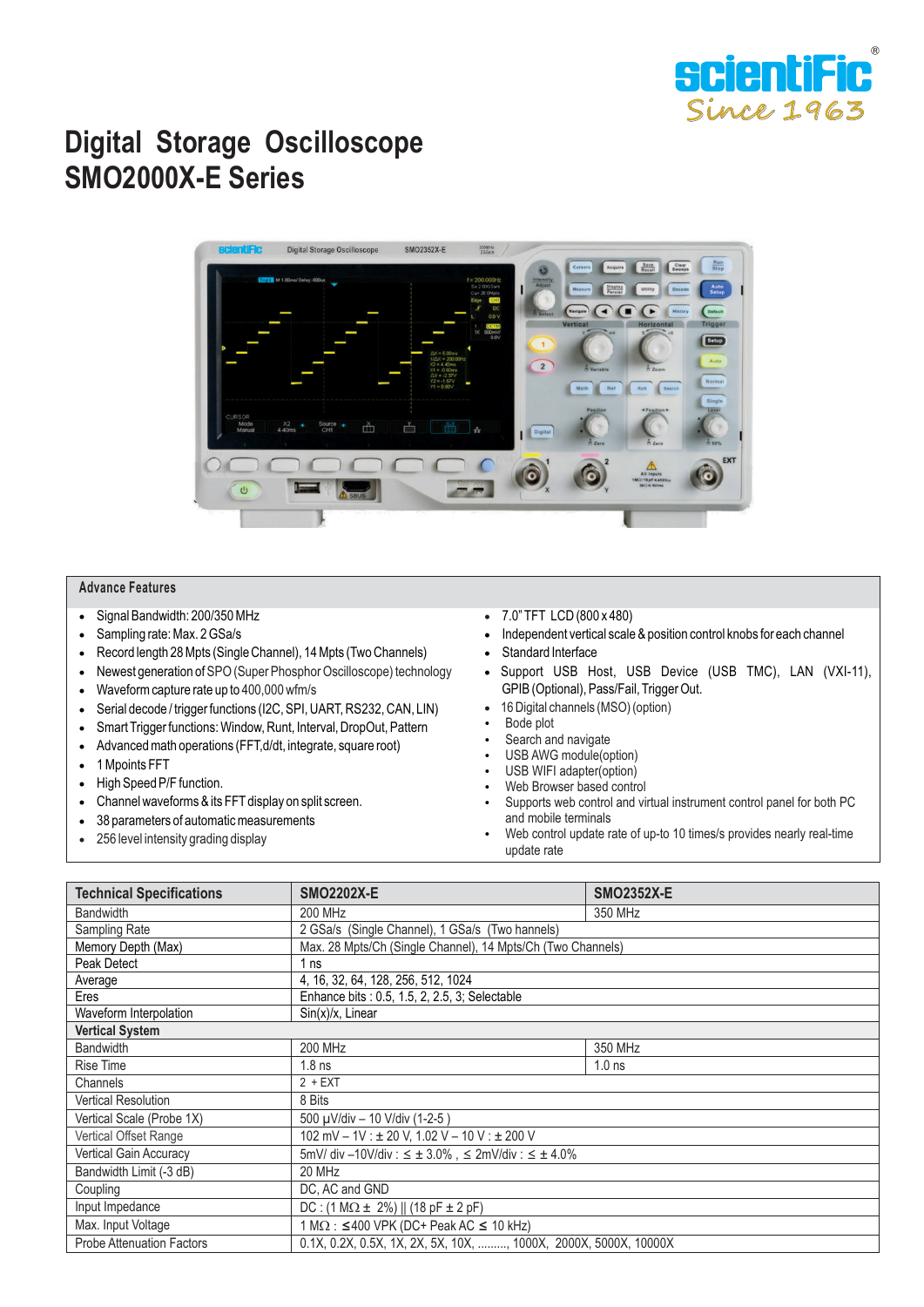| <b>Technical Specifications</b>    |                   | <b>SMO2202X-E</b>                                                                                                                                 | <b>SMO2352X-E</b> |
|------------------------------------|-------------------|---------------------------------------------------------------------------------------------------------------------------------------------------|-------------------|
| <b>Horizontal System</b>           |                   |                                                                                                                                                   |                   |
| Time Base Range                    |                   | 500 ps - 100 s/div                                                                                                                                |                   |
| Waveform Capture                   |                   | Up to 110,000 wfm/s (normal mode), 400,000 wfm/s (sequence mode)                                                                                  |                   |
| Display Format                     |                   | Y-T, X-Y, Roll                                                                                                                                    |                   |
| Time Base Accuracy                 |                   | $± 25$ ppm                                                                                                                                        |                   |
| Roll Mode                          |                   | 50 ms/div - 100 s/div (1-2-5 step)                                                                                                                |                   |
| <b>Trigger System</b>              |                   |                                                                                                                                                   |                   |
|                                    | Internal:         | $±$ 4.5 div from screen center                                                                                                                    |                   |
| <b>Trigger Level</b>               | EXT:<br>$EXT/5$ : | ±0.6V<br>±3V                                                                                                                                      |                   |
|                                    |                   |                                                                                                                                                   |                   |
| Hold of Range                      |                   | 80 ns to 1.5 s                                                                                                                                    |                   |
| <b>Trigger Coupling</b>            |                   | AC, DC, LFRJ, HFRJ, Noise RJ<br>DC : Passes all components of the signal                                                                          |                   |
|                                    |                   | AC : Blocks DC components and attenuates signals below 8 Hz                                                                                       |                   |
| <b>Coupling Frequency Response</b> |                   | LFRJ : Blocks the DC component and attenuates the low-frequency components below 2 MHz                                                            |                   |
|                                    |                   | HFRJ: Attenuates the high-frequency components above 1.2 MHz                                                                                      |                   |
|                                    |                   |                                                                                                                                                   |                   |
|                                    |                   | DC: Passes all components of the signal                                                                                                           |                   |
| Coupling Frequency Response (EXT.) |                   | AC: Blocks DC components and attenuates signals below 10 Hz<br>LFRJ: Blocks the DC components and attenuates low-frequency components below 6 kHz |                   |
|                                    |                   | HFRJ: Attenuates high-frequency components above 200 kHz                                                                                          |                   |
|                                    |                   |                                                                                                                                                   |                   |
| <b>Trigger Mode</b>                |                   | Auto, Normal, Single                                                                                                                              |                   |
|                                    | Internal:         | 0.6 div, DC to Maw BW                                                                                                                             |                   |
| <b>Trigger Sensitivity</b>         | EXT:              | 200 mVpp, DC to 10 MHz                                                                                                                            |                   |
|                                    |                   | 300 mVpp, 10 MHz to Max BW frequency (External 50 Ω)                                                                                              |                   |
|                                    | $EXT/5$ :         | $1 Vpp, DC - 10 MHz$                                                                                                                              |                   |
|                                    |                   | 1.5 Vpp, 10 MHz -Max BW frequency (External 50 $\Omega$ )                                                                                         |                   |
| <b>Trigger Source</b>              |                   | CH1, CH2, EXT, EXT / 5, AC Line                                                                                                                   |                   |
| Trigger Type                       |                   | Edge, Slope, Pulse, Video, Window, Interval, Dropout, Runt, Pattern, Serial Trigger                                                               |                   |
| <b>Trigger Jitter</b>              |                   | $< 100$ ps                                                                                                                                        |                   |
| <b>Trigger Displacement</b>        |                   | Pre-Trigger: 0 - 100% Memory, Delay Trigger: 0 to 10,000 div                                                                                      |                   |
| <b>Edge Trigger</b><br>Slope       |                   | Rising, Falling, Rising & Falling                                                                                                                 |                   |
| Source                             |                   | CH1 / CH2 / EXT / (EXT/5) / AC Line                                                                                                               |                   |
| <b>Slope Trigger</b>               |                   |                                                                                                                                                   |                   |
| Slope                              |                   | Rising, Falling                                                                                                                                   |                   |
| Limit Range                        |                   | <,>,<>,>                                                                                                                                          |                   |
| Source                             |                   | CH1 / CH2                                                                                                                                         |                   |
| Time Range                         |                   | $2$ ns $-$ 4.2 s                                                                                                                                  |                   |
| Resolution                         |                   | 1 <sub>ns</sub>                                                                                                                                   |                   |
| <b>Pulse Trigger</b>               |                   |                                                                                                                                                   |                   |
| Polarity                           |                   | + wid, -wid                                                                                                                                       |                   |
| <b>Limit Range</b>                 |                   | <,>,<>,>                                                                                                                                          |                   |
| Source                             |                   | CH1 / CH2                                                                                                                                         |                   |
| Pulse Range                        |                   | $2$ ns $-4.2$ s                                                                                                                                   |                   |
| Resolution                         |                   | 1 ns                                                                                                                                              |                   |
| <b>Video Trigger</b>               |                   |                                                                                                                                                   |                   |
| Signal Standard                    |                   | NTSC, PAL, 720p/50, 720p/60,1080p/50, 1080p/60,1080i/50,1080i/60,Custom                                                                           |                   |
| Source                             |                   | CH1 / CH2                                                                                                                                         |                   |
| Sync                               |                   | ANY, Select                                                                                                                                       |                   |
| <b>Trigger Condition</b>           |                   | Line, Field                                                                                                                                       |                   |
| <b>Window Trigger</b>              |                   |                                                                                                                                                   |                   |
| Window Type                        |                   | Absolute, Relative                                                                                                                                |                   |
| Source                             |                   | CH1 / CH2                                                                                                                                         |                   |
| <b>Inrerval Trigger</b>            |                   |                                                                                                                                                   |                   |
| Slope                              |                   | Rising, Falling                                                                                                                                   |                   |
| Limit Range                        |                   | $<,>,<>,>$                                                                                                                                        |                   |
| Source                             |                   | CH1 / CH2                                                                                                                                         |                   |
| Time Range                         | $2$ ns $-$ 4.2 s  |                                                                                                                                                   |                   |
| Resolution                         |                   | 1 <sub>ns</sub>                                                                                                                                   |                   |
| <b>Dropout Trigger</b>             |                   |                                                                                                                                                   |                   |
| TimeoutType                        | Edge, State       |                                                                                                                                                   |                   |
| Source                             |                   | CH1/CH2                                                                                                                                           |                   |
| Slope                              | Rising, Falling   |                                                                                                                                                   |                   |
| Time Range                         |                   | $2$ ns $- 4.2$ s                                                                                                                                  |                   |
| Resolution                         | 1 ns              |                                                                                                                                                   |                   |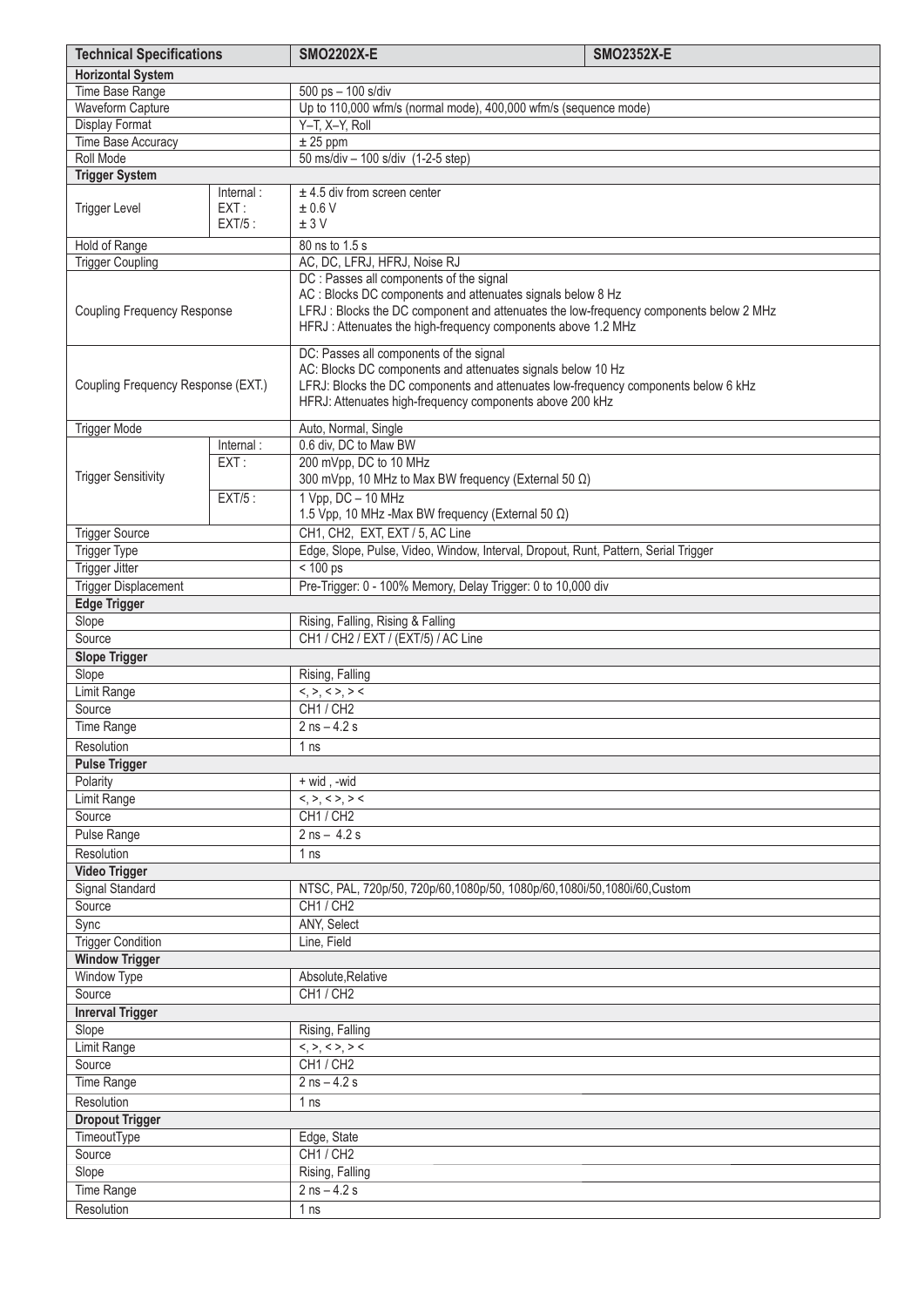| <b>Technical Specifications</b>      | <b>SMO2202X-E</b>                                                                                | <b>SMO2352X-E</b> |
|--------------------------------------|--------------------------------------------------------------------------------------------------|-------------------|
| <b>Runt Trigger</b>                  |                                                                                                  |                   |
| Slope                                | +wid, -wid                                                                                       |                   |
| Limit Range                          | <,>,<>,>                                                                                         |                   |
| Source                               | CH1 / CH2                                                                                        |                   |
| Time Range                           | $2$ ns $- 4.2$ s                                                                                 |                   |
| Resolution<br><b>Pattern Trigger</b> | 1 ns                                                                                             |                   |
| Pattern Setting                      | Invalid, Low, High                                                                               |                   |
| Logic                                | AND, OR, NAND, NOR                                                                               |                   |
| Source                               | CH1 / CH2                                                                                        |                   |
| Limit Range                          | <,>,<>,>                                                                                         |                   |
| Time Range                           | $2$ ns $- 4.2$ s                                                                                 |                   |
| Resolution                           | 1 <sub>ns</sub>                                                                                  |                   |
| <b>Search</b>                        |                                                                                                  |                   |
| Event                                | Edge, Slope, Pulse, Interval, Runt                                                               |                   |
| <b>Event Number</b>                  | Y-T: 700<br>ROLL: No limitation<br>Stop After ROLL: 700                                          |                   |
| <b>Serial Trigger</b>                |                                                                                                  |                   |
| <b>I2C Trigger</b>                   |                                                                                                  |                   |
| Condition                            | Start, Stop, Restart, No Ack, EEPROM, 7 bits Address & Data, 10 bits Address & Data, Data Length |                   |
| Source (SDA/SCL)                     | CH1, CH2                                                                                         |                   |
| Data format                          | Hex                                                                                              |                   |
| Limit Range                          | EEPROM: $=$ , $>$ , $\lt$                                                                        |                   |
| Data Length                          | EEPROM: 1 byte                                                                                   |                   |
| Addr & Data:                         | $1 - 2$ byte                                                                                     |                   |
| Data Length:<br>R/W bit              | $1 - 12$ byte<br>Addr & Data: Read, Write, Do not care                                           |                   |
| <b>SPI Trigger</b>                   |                                                                                                  |                   |
| Condition                            | Data                                                                                             |                   |
| Source                               | (CS/CL/Data) CH1, CH2                                                                            |                   |
| Data format                          | Binary                                                                                           |                   |
| Data Length                          | $4 - 96$ bit                                                                                     |                   |
| <b>Bit Value</b>                     | 0, 1, X                                                                                          |                   |
| <b>Bit Order</b>                     | LSB, MSB                                                                                         |                   |
| UART/RS232 Trigger                   |                                                                                                  |                   |
| Condition                            | Start, Stop, Data, Parity Error                                                                  |                   |
| Source                               | (RX/TX) CH1, CH2                                                                                 |                   |
| Data format                          | Hex                                                                                              |                   |
| Limit Range<br>Data Length           | $=, >, <$<br>1 byte                                                                              |                   |
| Data Width                           | 5 bit, 6 bit, 7 bit, 8 bit                                                                       |                   |
| Parity Check                         | None, Odd, Even                                                                                  |                   |
| Stop Bit                             | 1 bit, 1.5 bit, 2 bit                                                                            |                   |
| <b>Idle Level</b>                    | High, Low                                                                                        |                   |
| Baud Rate (Selectable)               | 600 / 1200 / 2400 / 4800 / 9600 / 19200 / 38400 / 57600 / 115200 bit/s                           |                   |
| Baud Rate (Custom)                   | 300 bit/s - 5000000 bit/s                                                                        |                   |
| <b>Can Trigger</b>                   |                                                                                                  |                   |
| Condition                            | All, Remote, ID, ID + Data, Error                                                                |                   |
| Source<br>ID                         | CH1, CH2                                                                                         |                   |
| Data Format                          | STD (11 bit), EXT (29 bit)                                                                       |                   |
| Data Length                          | Hex<br>$1 - 2$ byte                                                                              |                   |
| Baud Rate (Selectable)               | 5k / 10k / 20k / 50k / 100k / 125k / 250k / 500k / 800k / 1M bit/s                               |                   |
| Baud Rate (Custom)                   | 5 kbit/s - 1 Mbit/s                                                                              |                   |
| <b>LIN Trigger</b>                   |                                                                                                  |                   |
| Condition                            | Break, Frame ID, ID + Data, Error                                                                |                   |
| Source                               | CH1, CH2                                                                                         |                   |
| ID                                   | 1 byte                                                                                           |                   |
| Data Format                          | Hex                                                                                              |                   |
| Data Length                          | $1 - 2$ byte                                                                                     |                   |
| Baud Rate (Selectable)               | 600 / 1200 / 2400 / 4800 / 9600 / 19200 bit/s                                                    |                   |
| Baud Rate (Custom)                   | 300 bit/s - 20 kbit/s                                                                            |                   |
| <b>Serial Decoder</b>                |                                                                                                  |                   |
| <b>I2C Decoder</b>                   |                                                                                                  |                   |
| Signal                               | SCL, SDA                                                                                         |                   |
| Address<br>List                      | 7 bits, 10 bits                                                                                  |                   |
| <b>Theshold Level</b>                | $1 - 7$ lines<br>$-4.5 - 4.5$ div                                                                |                   |
|                                      |                                                                                                  |                   |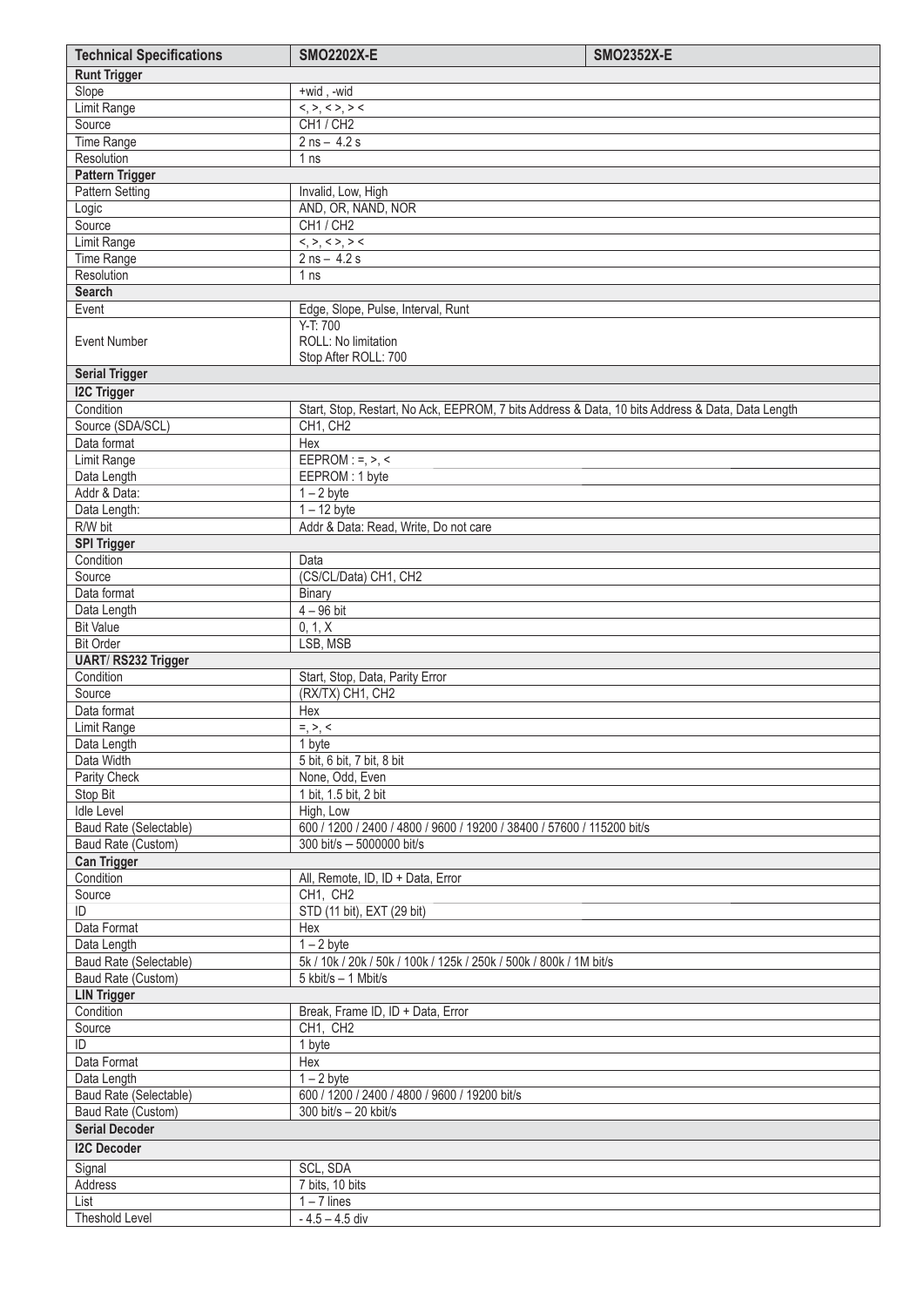| <b>Technical Specifications</b>                                      | <b>SMO2202X-E</b>                                                                                  | <b>SMO2352X-E</b> |
|----------------------------------------------------------------------|----------------------------------------------------------------------------------------------------|-------------------|
| <b>SPI Decoder</b>                                                   |                                                                                                    |                   |
| Signal                                                               | SCL, MISO, MOSI, CS (2 channel scopes can only use 2 signal identifiers))                          |                   |
| Edge Select                                                          | Rising, Falling                                                                                    |                   |
| <b>Idle Level</b>                                                    | Low, High                                                                                          |                   |
| <b>Bit Order</b>                                                     | MSB, LSB                                                                                           |                   |
| <b>Threshold Level</b>                                               | $-4.5 - 4.5$ div                                                                                   |                   |
| List                                                                 | $1 - 7$ lines                                                                                      |                   |
| <b>UART Decoder</b>                                                  |                                                                                                    |                   |
| Signal                                                               | RX, TX                                                                                             |                   |
| Data Width                                                           | 5 bit, 6 bit, 7 bit, 8 bit                                                                         |                   |
| Parity Check                                                         | None, Odd, Even                                                                                    |                   |
| Stop Bit                                                             | 1 bit, 1.5 bit, 2 bit                                                                              |                   |
| <b>Idle Level</b>                                                    | Low, High                                                                                          |                   |
| <b>Threshold Level</b>                                               | $-4.5 - 4.5$ div                                                                                   |                   |
| List                                                                 | $1 - 7$ lines                                                                                      |                   |
| <b>Can Decoder</b>                                                   |                                                                                                    |                   |
| Signal                                                               | CAN_H, CAN_L                                                                                       |                   |
| Source                                                               | CAN H, CAN L, CAN H-CAN L                                                                          |                   |
| Threshold                                                            | $-4.5 - 4.5$ div                                                                                   |                   |
| List                                                                 | $1 - 7$ lines                                                                                      |                   |
| <b>LIN Decoder</b>                                                   |                                                                                                    |                   |
| Lin Specific Package Revision                                        | Ver 1.3, Ver 2.0                                                                                   |                   |
| Threshold                                                            | $-4.5 - 4.5$ div                                                                                   |                   |
| List                                                                 | $1 - 7$ lines                                                                                      |                   |
| <b>Signal Measurement</b>                                            |                                                                                                    |                   |
| Source                                                               | CH1, CH2, Math, Ref, History                                                                       |                   |
| Number of Measurements                                               | Display 4 measurements at the same time, 5 measurements displayed in statistics table              |                   |
| <b>Measurement Range</b>                                             | Screen region, Gate region                                                                         |                   |
| <b>Auto Measurement</b>                                              |                                                                                                    |                   |
| <b>Measurement Parameters</b>                                        | 38 (Types)                                                                                         |                   |
| Vertical (Voltage)                                                   | Vmax, Vmin, Vpp, Vamp, Vtop, Vbase, Mean, Cmean, Stdev, Cstd, Vrms, Crms, FOV, FPRE, ROV, RPRE,    |                   |
|                                                                      | Level@X                                                                                            |                   |
| Horizontal (Time)                                                    | Period, Freq, +Wid, -Wid, Rise Time, Fall Time, Bwid, +Dut, -Dut, Delay, Time@Level                |                   |
| Delay                                                                | Phase, FRR, FRF, FFR, FFF, LRR, LRF, LFF, Skew                                                     |                   |
| Cursors                                                              | Manual : Time X1, X2, (X1 - X2), (1/ AT), Voltage Y1, Y2, (Y1 - Y2), Track: Time X1, X2, (X1 - X2) |                   |
| <b>Statistics</b>                                                    | Current, Mean, Min, Max, Std-Dev, Count                                                            |                   |
| Counter                                                              | Hardware 6 Digit counter (channels are selectable)                                                 |                   |
| <b>Math Functions</b>                                                |                                                                                                    |                   |
| Operations                                                           | Add, Subtract, Multiply, Divide, FFT, d/dt, Integration, Square Root                               |                   |
| <b>FFT Window</b>                                                    | Hanning, Hamming, Blackman, Rectangular, Flattop                                                   |                   |
| FFT Display                                                          | Full Screen, Split, Exclusive                                                                      |                   |
| USB AWG Option: SMO2000X-E-FG                                        |                                                                                                    |                   |
| Channel                                                              | 1                                                                                                  |                   |
| Max. Output Frequency                                                | 25 MHz                                                                                             |                   |
| Sampling Rate                                                        | $125$ MSa/s                                                                                        |                   |
| <b>Frequency Resolution</b>                                          | $1$ $\mu$ Hz                                                                                       |                   |
| <b>Frequency Accuracy</b>                                            | ± 50 ppm                                                                                           |                   |
| Vertical Resolution<br>Amplitude Range                               | 14-bit                                                                                             |                   |
| Waveform Type                                                        | -1.5 to +1.5 V (50 Ω load), -3 to + 3 V (High-Z load)                                              |                   |
| Output impedance                                                     | Sine, Square, Ramp, Pulse, Noise, DC and 45 built-in waveforms                                     |                   |
| Protection                                                           | $50 \Omega \pm 2\%$                                                                                |                   |
|                                                                      | Over-Voltage Protection, Current-Limiting Protection                                               |                   |
| <b>Insulation Voltage</b><br><b>Sine</b>                             | ±42 Vpk (for SUG1012I only)                                                                        |                   |
| Frequency                                                            | 1 µHz to 25 MHz                                                                                    |                   |
| Offset Accuracy (10 kHz)                                             | ± (1% x Offset Setting Value +3 mVpp)                                                              |                   |
| Amplitude Flatness (10 kHz, 5 Vpp)                                   | $± 0.3$ dB                                                                                         |                   |
|                                                                      | DC to 1 MHz (-60 dBc)                                                                              |                   |
| 1 MHz to 5 MHz (-55 dBc)<br><b>SFDR</b><br>5 MHz to 25 MHz (-50 dBc) |                                                                                                    |                   |
|                                                                      |                                                                                                    |                   |
|                                                                      | DC to 5 MHz (-50 dBc)                                                                              |                   |
| HD                                                                   | 5 MHz to 25 MHz (-45 dBc)                                                                          |                   |
| <b>Square / Pulse</b>                                                |                                                                                                    |                   |
| Frequency                                                            | 1 µHz to 10 MHz                                                                                    |                   |
| Duty Cycle                                                           | 1% to 99%                                                                                          |                   |
| Rise/Fall Time                                                       | < 24 ns (10% to 90%)                                                                               |                   |
| Overshoot                                                            | (1 kHz, 1 Vpp, Typical) < 3% (typical 1 kHz, 1 Vpp)                                                |                   |